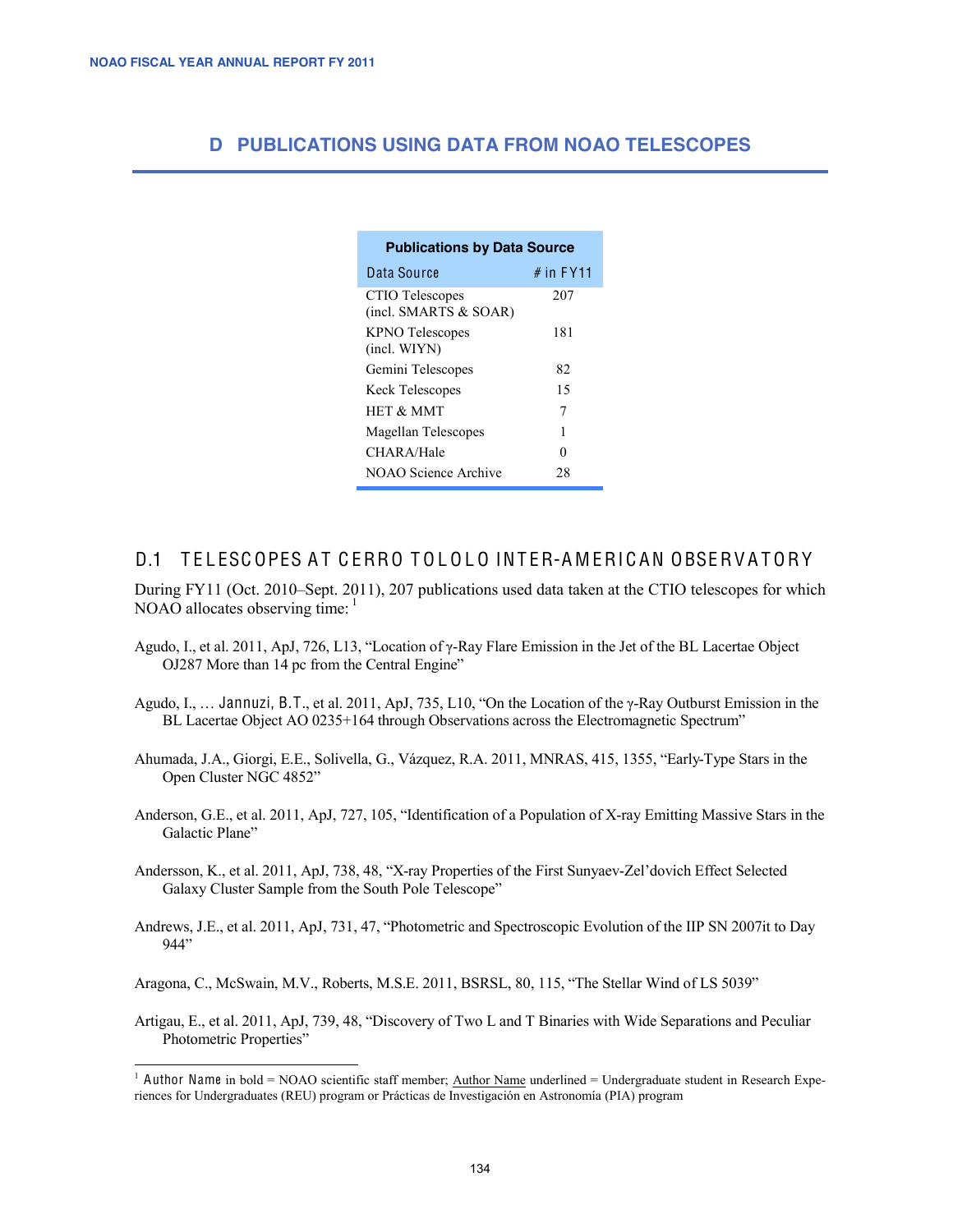- Assef, R.J., … Jannuzi, B.T., et al. 2011, ApJ, 728, 56, "The Mid-IR and X-ray-Selected QSO Luminosity Function"
- Balbinot, E., et al. 2011, MNRAS, 416, 393, "The Tidal Tails of NGC 2298"
- Balogh, M.L., et al. 2011, MNRAS, 412, 947, "The Stellar and Hot Gas Content of Low-Mass Galaxy Clusters"
- Baran, A.S., et al. 2011, Acta Astronomica, 61, 37, "Mt. Suhora Survey—Searching for Pulsating M Dwarfs. I"
- Barlow, B.N., Dunlap, B.H., Clemens, J.C. 2011, ApJ, 737, L2, "Radial Velocity Confirmation of a Binary Detected from Pulse Timings"
- Barlow, B.N., et al. 2011, MNRAS, 414, 3434, "Fortnightly Fluctuations in the O-C Diagram of CS 1246"
- Batista, V., et al. 2011, A&A, 529, A102, "MOA-2009-BLG-387Lb: A Massive Planet Orbiting an M Dwarf"
- Battinelli, P., Demers, S. 2011, A&A, 525, A69, "Long Period Variable Survey in NGC 6822"
- Bauer, J.M., et al. 2011, ApJ, 738, 171, "WISE/NEOWISE Observations of Comet 103P/Hartley 2"
- Baume, G., Carraro, G., Comeron, F., de Elia, G.C. 2011, A&A, 531, A73, "The Ara OB1a Association. Stellar Population and Star Formation History"
- Belton, M.J.S., … Lauer, T.R., et al. 2011, Icarus, 213, 345, "Stardust-NExT, Deep Impact, and the Accelerating Spin of 9P/Tempel 1"
- Bielby, R.M., et al. 2011, MNRAS, 414, 2, "The VLT LBG Redshift Survey—I. Clustering and Dynamics of ≈1000 Galaxies at  $z \approx 3$ "
- Bonanos, A.Z., Castro, N., Macri, L.M., Kudritzki, R.-P. 2011, ApJ, 729, L9, "The Distance to the Massive Eclipsing Binary LMC-SC1-105 in the Large Magellanic Cloud"
- Bonning, E.W., et al. 2010, ASP Conf. 427, eds. L. Maraschi, et al. (ASP), 265, "Variability in the Blazar 3C 454.3"
- Brozović, M., Jacobson, R.A., Sheppard, S.S. 2011, AJ, 141, 135, "The Orbits of Neptune's Outer Satellites"
- Bubar, E.J., Mamajek, E.E., Jensen, E.L.N., Walter, F.M. 2011, AJ, 141, 140, "V474 Car: A Rare Halo RS CVn Binary in Retrograde Galactic Orbit"
- Buie, M.W., Trilling, D.E., Wasserman, L.H., Crudo, R.A. 2011, ApJS, 194, 40, "A Large and Faint Photometric Catalog on the Ecliptic"
- Bullock, E., … Howell, S.B., et al. 2011, AJ, 141, 84, "GALEX and Optical Observations of GW Librae during the Long Decline from Superoutburst"
- Burgasser, A.J., et al. 2010, ApJ, 725, 1405, "Clouds in the Coldest Brown Dwarfs: Fire Spectroscopy of Ross 458C"
- Burgasser, A.J., et al. 2011, ApJ, 735, 116, "Fire Spectroscopy of Five Late-Type T Dwarfs Discovered with the Wide-Field Infrared Survey Explorer"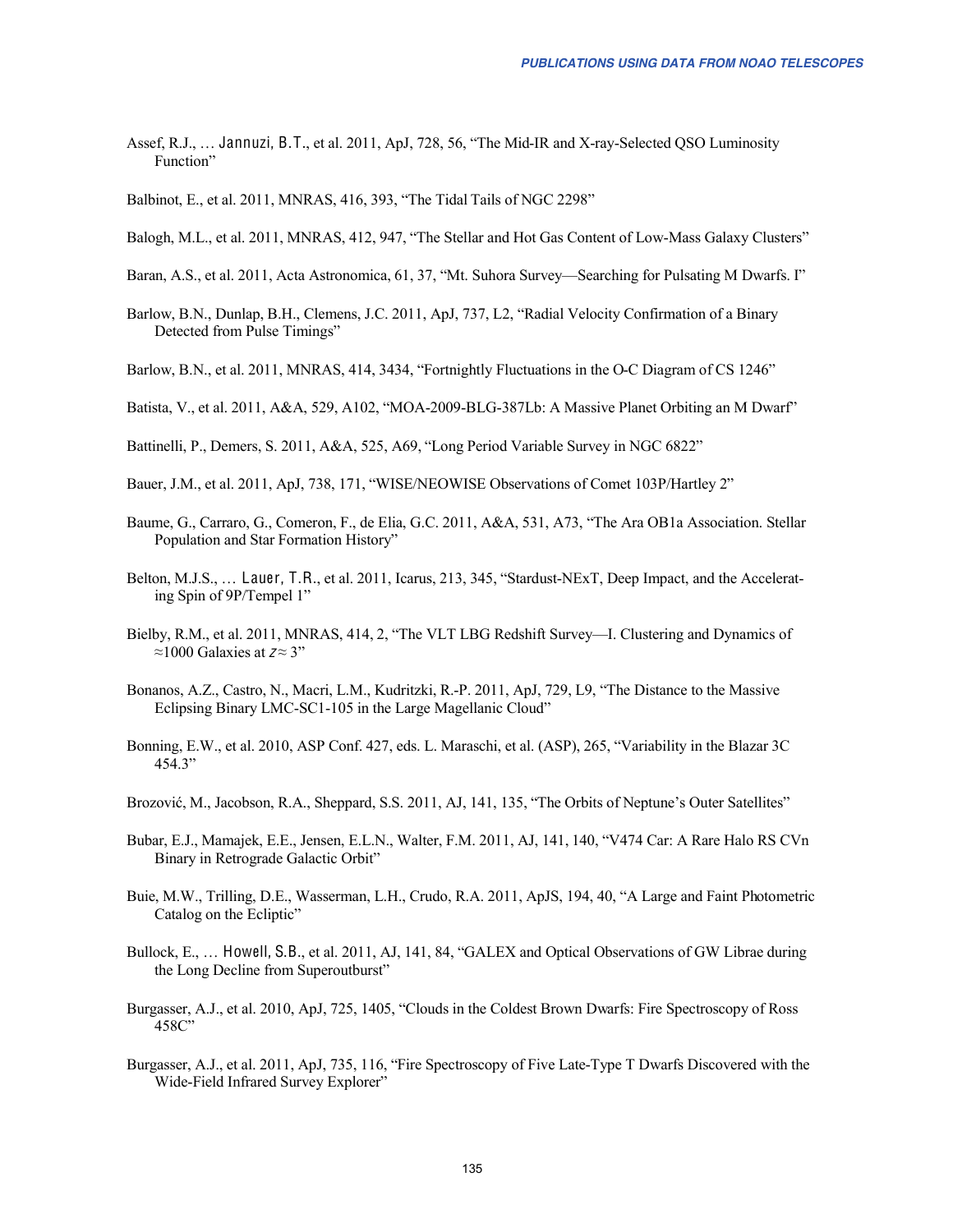- Caldwell, N., et al. 2011, AJ, 141, 61, "Star Clusters in M31. II. Old Cluster Metallicities and Ages from Hectospec Data"
- Camargo, J.I.B., et al. 2011, A&A, 532, A115, "The Influence of Radio-Extended Structures on Offsets between the Optical and VLBI Positions of Sources in the ICRF2"
- Cano, Z., et al. 2011, MNRAS, 413, 669, "A Tale of Two GRB-SNe at a Common Redshift of  $z = 0.54$ "
- Cappa, C.E., et al. 2011, MNRAS, 415, 2844, "A Multifrequency Study of the Active Star-Forming Complex NGC 6357―I. Interstellar Structures Linked to the Open Cluster Pis 24"
- Cargile, P.A., James, D.J., Jeffries, R.D. 2010, ApJ, 725, L111, "Identification of the Lithium Depletion Boundary and Age of the Southern Open Cluster Blanco 1"
- Carlson, L.R., et al. 2011, ApJ, 730, 78, "A Panchromatic View of NGC 602: Time-Resolved Star Formation with the Hubble and Spitzer Space Telescopes"
- Carraro, G., Costa, E., Ahumada, J.A. 2010, AJ, 140, 954, "Photometric Characterization of the Galactic Star Cluster Trumpler 20"
- Castanheira, B.G., et al. 2010,  $17<sup>th</sup>$  European White Dwarf Workshop, eds. K. Werner and T. Raugh (AIP), 500, "Discovery of Twelve ZZ Ceti Stars"
- Castro, P.J., Gizis, J.E., Gagné, M. 2011, ApJ, 736, 67, "A Chandra Observation of the TW Hydrae Association Brown Dwarf 2MASSW J1139511−315921"
- Cenko, S.B., et al. 2011, ApJ, 732, 29, "Afterglow Observations of Fermi Large Area Telescope Gamma-ray Bursts and the Emerging Class of Hyper-Energetic Events"
- Chen, C.-H.R., et al. 2010, ApJ, 721, 1206, "Spitzer View of Young Massive Stars in the Large Magellanic Cloud H II Complexes. II. N 159"
- Chené, A.-N., St-Louis, N. 2011, ApJ, 736, 140, "A Systematic Search for Corotating Interaction Regions in Apparently Single Galactic Wolf-Rayet Stars. II. A Global View of the Wind Variability"
- Chené, A.-N., et al. 2011, ApJ, 735, 34, "WR 110: A Single Wolf-Rayet Star with Corotating Interaction Regions in Its Wind?"
- Christian, D.J., et al. 2011, ApJ, 738, 164, "The Search for Super-Saturation in Chromospheric Emission"
- Clem, J.L., Landolt, A.U., Hoard, D.W., Wachter, S. 2011, AJ, 141, 115, "Deep, Wide-Field CCD Photometry for the Open Cluster NGC 3532"
- Clocchiatti, A., Suntzeff, N.B., Covarrubias, R., Candia, P. 2011, AJ, 141, 163, "The Ultimate Light Curve of SN 1998bw/GRB 980425"
- Cody, A.M., Hillenbrand, L.A. 2010, ApJS, 191, 389, "Precision Photometric Monitoring of Very Low Mass σ Orionis Cluster Members: Variability and Rotation at a Few Myr"
- Cohen, R.E., Sarajedini, A., Kinemuchi, K., Leiton, R. 2011, ApJ, 727, 9 "The Unusual RR Lyrae Population of NGC 6101"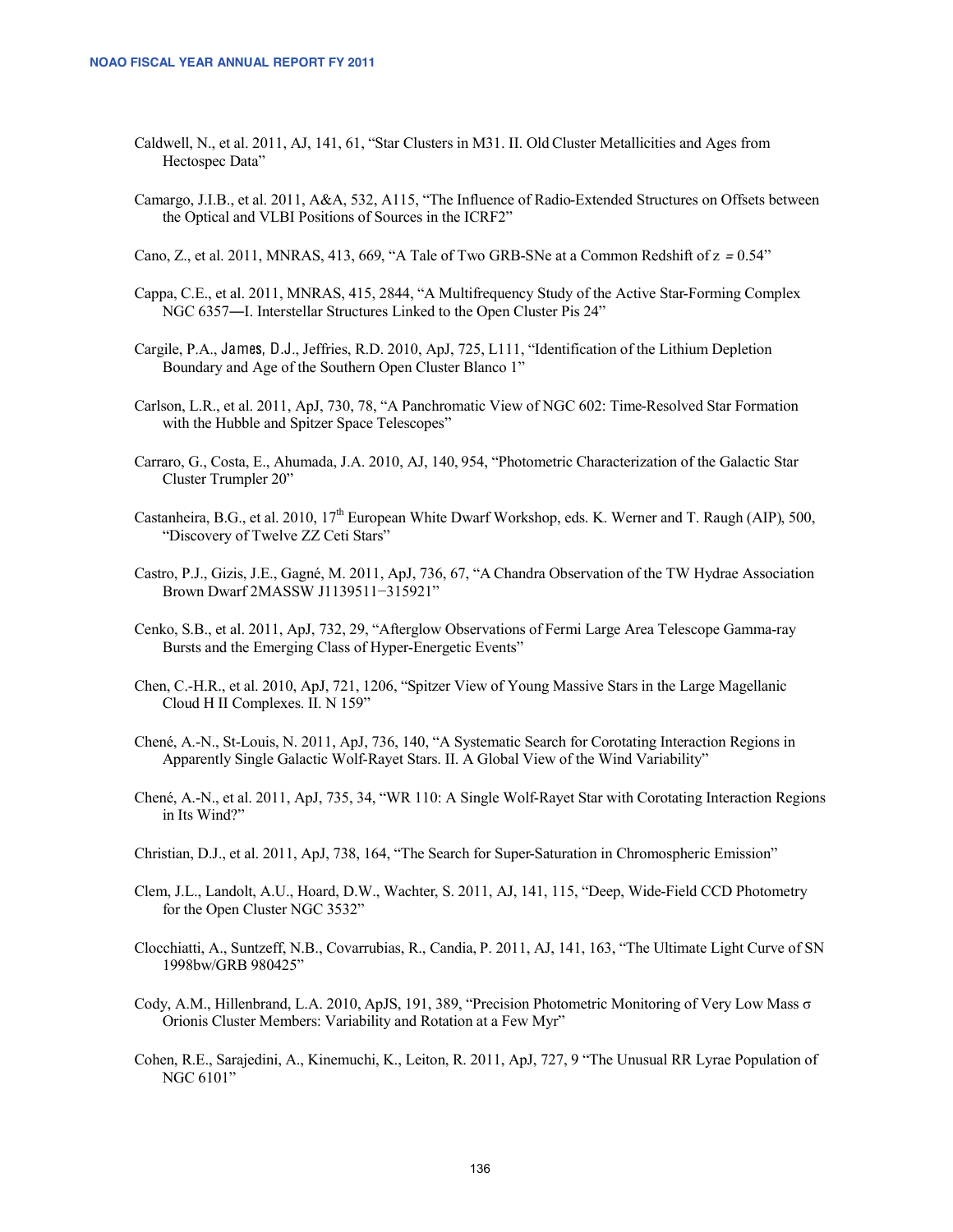Colbert, J.W., et al. 2011, ApJ, 728, 59, "Polycyclic Aromatic Hydrocarbon Emission within Lyα Blobs"

- Contreras, R., et al. 2010, AJ, 140, 1766, "Time-Series Photometry of Globular Clusters: M62 (NGC 6266), The Most RR Lyrae-Rich Globular Cluster in the Galaxy?"
- Crighton, N.H.M., et al. 2011, MNRAS, 414, 28, "The VLT LBG Redshift Survey―II. Interactions between Galaxies and the IGM at  $z \sim 3$ "
- Damen, M., et al. 2011, ApJ, 727, 1, "The Simple Survey: Observations, Reduction, and Catalog"
- David, L.P., et al. 2011, ApJ, 728, 162, "Active-Galactic-Nucleus-Driven Weather and Multiphase Gas in the Core of the NGC 5044 Galaxy Group"
- de Boer, T.J.L., … Saha, A., Olsen, K., et al. 2011, A&A, 528, A119, "Deep Wide-Field Imaging Down to the Oldest Main Sequence Turn-Offs in the Sculptor Dwarf Spheroidal Galaxy"
- DeWitt, C., … Blum, R., Olsen, K., et al. 2010, ApJ, 721, 1663, "Near-Infrared Counterparts of Chandra X-ray Sources toward the Galactic Center"
- Diaz, M.P., et al. 2010, AJ, 140, 1860, "The Spectral Evolution and Ejecta of Recurrent Nova U Sco in the 2010 Outburst"
- Donnarumma, I., et al. ApJ, 736, L30, "The Remarkable γ-Ray Activity in the Gravitationally Lensed Blazar PKS 1830-211"
- Donzelli, C.J., Muriel, H., Madrid, J.P. 2011, ApJS, 195, 15, "The Luminosity Profiles of Brightest Cluster Galaxies"
- Efremova, B.V., et al. 2011, ApJ, 730, 88, "The Recent Star Formation in NGC 6822: An Ultraviolet Study"
- Eisenstein, D.J., … Cunha, K., … Smith, V.V., et al. 2011, AJ, 142, 72, "SDSS-III: Massive Spectroscopic Surveys of the Distant Universe, the Milky Way, and Extra-Solar Planetary Systems"
- Evans, C.J., et al. 2011, A&A, 530, A108, "The VLT-FLAMES Tarantula Survey. I. Introduction and Observational Overview"
- Exter, K., et al. 2010, AJ, 140, 1414, "The Exotic Eclipsing Nucleus of the Ring Planetary Nebula SuWt 2"
- Faherty, J.K., … van der Bliek, N., et al., 2011, AJ, 141, 71, "Identification of a Wide, Low-Mass Multiple System Containing the Brown Dwarf 2MASS J0850359+105716"
- Findeisen, K., Hillenbrand, L., Soderblom, D. 2011, AJ, 142, 23, "Stellar Activity in the Broadband Ultraviolet"
- Fleming, S.W., et al. 2011, AJ, 142, 50, "Eclipsing Binary Science via the Merging of Transit and Doppler Exoplanet Survey Data―A Case Study with the Marvels Pilot Project and SuperWASP"
- Foley, R.J., et al. 2011, ApJ, 731, 86, "Discovery and Cosmological Implications of SPT-CL J2106-5844. The Most Massive Known Cluster at  $z > 1$ "
- Gallardo, J., et al. 2010, A&A, 522, A4, "Characterisation of Extrasolar Planetary Transit Candidates. II. The Companions to Late M-Type Stars"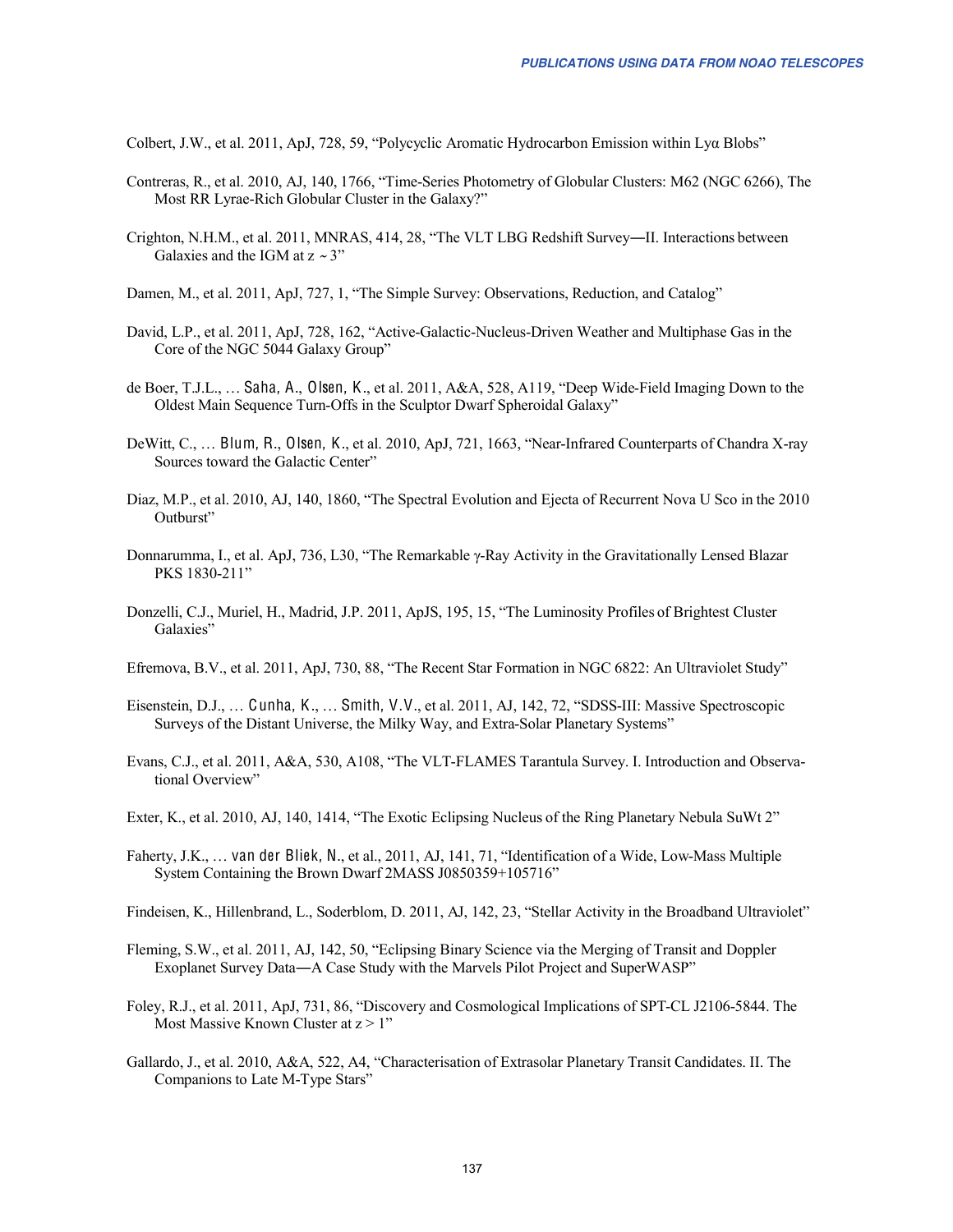- Geier, S., et al. 2011, A&A, 526, A39, "Massive Unseen Companions to Hot Faint Underluminous Stars from SDSS (MUCHFUSS). Analysis of Seven Close Subdwarf B Binaries"
- Geier, S., et al. 2011, ApJ, 731, L22, "Binaries Discovered by the MUCHFUSS Project: SDSS J08205+0008 an Eclipsing Subdwarf B Binary with a Brown Dwarf Companion"
- Georgantopoulos, I., et al. 2011, A&A, 526, A86, "X-ray Detected Infrared Excess AGN in the Chandra Deep Fields: A Moderate Fraction of Compton-Thick Sources"
- Georgantopoulos, I., Rovilos, E., Comastri, A. 2011, A&A, 526, A46, "X-ray Observations of Sub-mm LABO-CA Galaxies in the eCDFS"
- Glikman, E., … Dey, A., Jannuzi, B.T., et al. 2011, ApJ, 728, L26, "The Faint End of the Quasar Luminosity Function at  $z \sim 4$ : Implications for Ionization of the Intergalactic Medium and Cosmic Downsizing"
- Gralla, M.B., Gladders, M.D., Yee, H.K.C., Barrientos, L.F. 2011, ApJ, 734, 103, "Constraining the Redshift Evolution of First Radio Sources in RCS1 Galaxy Clusters"
- Guaita, L., et al. 2011, ApJ, 733, 114, "Ly $\alpha$ -Emitting Galaxies at  $z = 2.1$ : Stellar Masses, Dust and Star Formation Histories from Spectral Energy Distribution Fitting"
- Guennou, L., et al. 2010, A&A, 523, A21, "The DAFT/FADA Survey. I. Photometric Redshifts along Lines of Sight to Clusters in the  $z = [0.4, 0.9]$  Interval"
- Hawley, S.A. 2011, PASP, 123, 44, "Spectrophotometry of Southern H II Regions and Strong-Line Diagnostics"
- Hebb, L., et al. 2011, A&A, 531, A61, "Precise Orbit Solution of MML 53, a Low-Mass, Pre-Main Sequence Eclipsing Binary in Upper Centaurus Lupus"
- Helton, L.A., et al. 2010, AJ, 140, 1347, "The Dusty Nova V1065 Centauri (Nova Cen 2007): A Spectroscopic Analysis of Abundances and Dust Properties"
- Henry, R.B.C., et al. 2010, ApJ, 724, 748, "Abundances of Galactic Anticenter Planetary Nebulae and the Oxygen Abundance Gradient in the Galactic Disk"
- Herbst, W., et al. 2010, AJ, 140, 2025, "The Light Curve of the Weakly Accreting T Tauri Binary KH 15D from 2005-2010: Insights into the Nature of its Protoplanetary Disk"
- High, F.W., … Smith, R.C., et al. 2010, ApJ, 723, 1736, "Optical Redshift and Richness Estimates for Galaxy Clusters Selected with the Sunyaev-Zel'dovich Effect from 2008 South Pole Telescope Observations"
- Hourihane, A.P., Callanan, P.J., Cool, A.M., Reynolds, M.T. 2011, MNRAS, 414, 184, "Ground- and Space-Based Study of Two Globular Cluster Cataclysmic Variables: M22 CV1 and M5 V101"
- Hsieh, H.H., Meech, K.J., Pittichova, J. 2011, ApJ, 736, L18, "Main-Belt Comet 238P/Read Revisited"
- Hudson, M.J., et al. 2010, MNRAS, 409, 405, "Colours of Bulges and Discs within Galaxy Clusters and the Signature of Disc Fading on Infall"
- Humphreys, R.M., et al. 2011, AJ, 141, 131, "Mapping the Asymmetric Thick Disk. III. The Kinematics and Interaction with the Galactic Bar"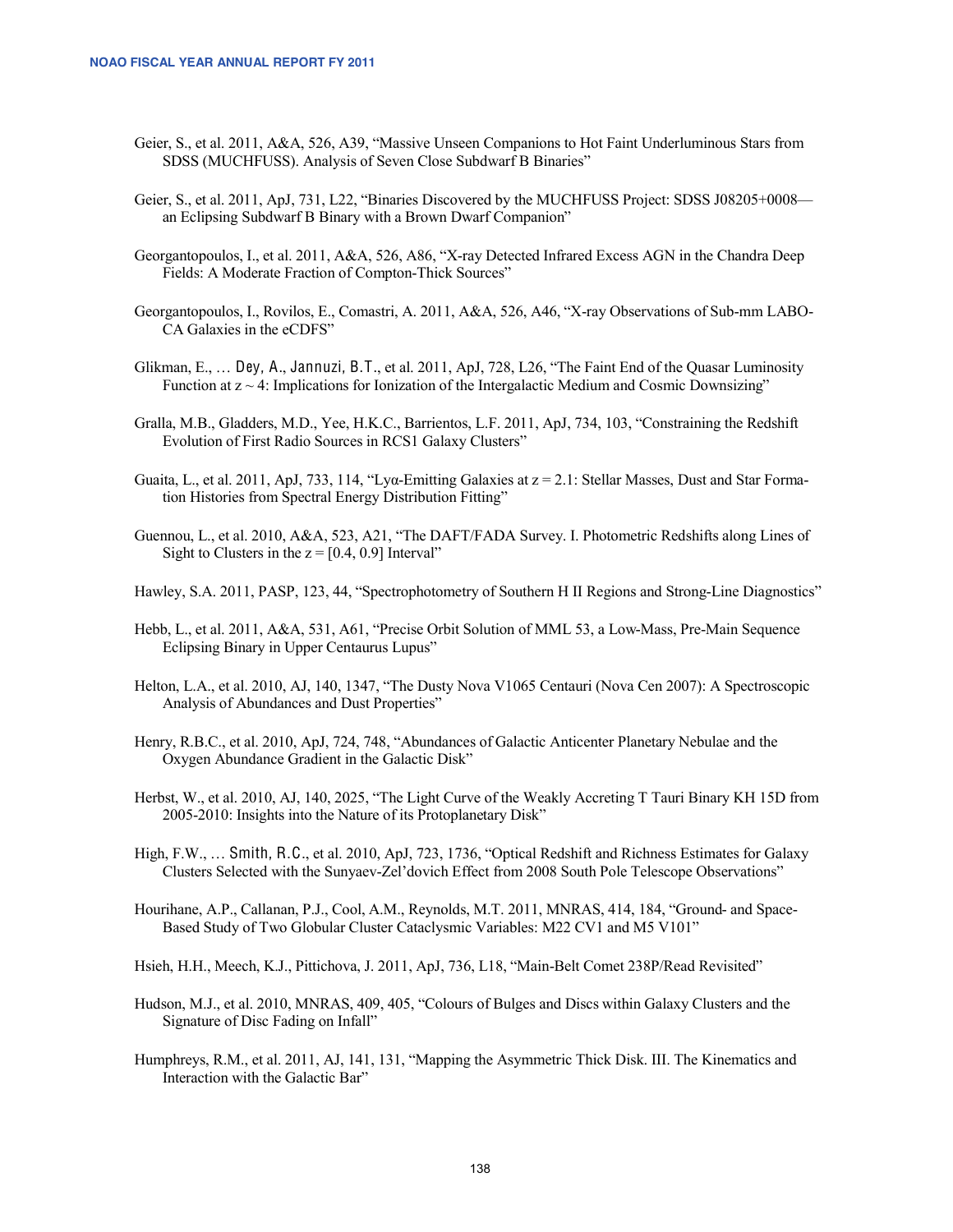- Huynh, M.T., et al. 2010, ApJ, 723, 1110, "MIPS 24 μm Observations of the Hubble Deep Field South: Probing the IR-Radio Correlation of Galaxies at  $z > 1$ "
- Hwang, K.-H., et al. 2010, ApJ, 723, 797, "OGLE-2005-BLG-153: Microlensing Discovery and Characterization of a Very Low Mass Binary"
- Jacobson, H.R., Friel, E.D., Pilachowski, C.A. 2011, AJ, 141, 58, "A Chemical Abundance Study of Red Giants in Open Clusters NGC 2204 and NGC 2243"
- Jao, W.-C., … Subasavage, J.P., et al. 2011, AJ, 141, 117, "The Solar Neighborhood. XXIV. Parallax Results from the CTIOPI 0.9 m Program: Stars with  $\mu \geq 1.0 \text{ yr}^{-1}$  (Motion Sample) and Subdwarfs"
- Jeffery, E.J., et al. 2011, ApJ, 730, 35, "The White Dwarf Age of NGC 2477"
- Johnson, C.I., et al. 2011, ApJ, 732, 108, "Alpha Enhancement and the Metallicity Distribution Function of Plaut's Window"
- Johnson, C.I., Pilachowski, C.A. 2010, ApJ, 722, 1373, "Chemical Abundances for 855 Giants in the Globular Cluster Omega Centauri (NGC 5139)"
- Jonker, P.G., et al. 2011, ApJS, 194, 18, "The Galactic Bulge Survey: Outline and X-ray Observations"
- Kane, S.R., et al. 2011, ApJ, 733, 28, "Improved Orbital Parameters and Transit Monitoring for HD 156846b"
- Kane, S.R., et al. 2011, ApJ, 737, 58, "Stellar Variability of the Exoplanet Hosting Star HD 63454"
- Kann, D.A., et al. 2011, ApJ, 734, 96, "The Afterglows of Swift-era Gamma-ray Bursts. II. Type I GRB versus Type II GRB Optical Afterglows"
- Kaviraj, S. 2010, MNRAS, 408, 170, "Recent Star Formation in Local, Morphologically Disturbed Spheroidal Galaxies on the Optical Red Sequence"
- Kaviraj, S., Tan, K.-M., Ellis, R.S., Silk, J. 2011, MNRAS, 411, 2148, "A Coincidence of Disturbed Morphology and Blue UV Colour: Minor-Merger-Driven Star Formation in Early-Type Galaxies at  $z \sim 0.6$ "
- Kennedy, C.R., et al. 2011, AJ, 141, 102, "[O/Fe] Estimates for Carbon—Enhanced Metal-Poor Stars from Near-Infrared Spectroscopy"
- Kim, H.J., et al. 2011, ApJ, 729, 84, "The Spitzer C2D Survey of Nearby Dense Cores. XI. Infrared and Submillimeter Observations of CB 130"
- Kim, J.-W., Edge, A.C., Wake, D.A., Stott, J.P. 2011, MNRAS, 410, 241, "Clustering Properties of High-Redshift Red Galaxies in SA22 from the UKIDSS Deep eXtragalactic Survey"
- Klimek, M.D., … Points, S.D., Smith, R.C., et al. 2010, ApJ, 725, 2281, "An X-ray Investigation of Three Supernova Remnants in the Large Magellanic Cloud"
- Konstantopoulos, I.S., et al. 2010, ApJ, 723, 197, "Galaxy Evolution in a Complex Environment: A Multiwavelength Study of HCG 7"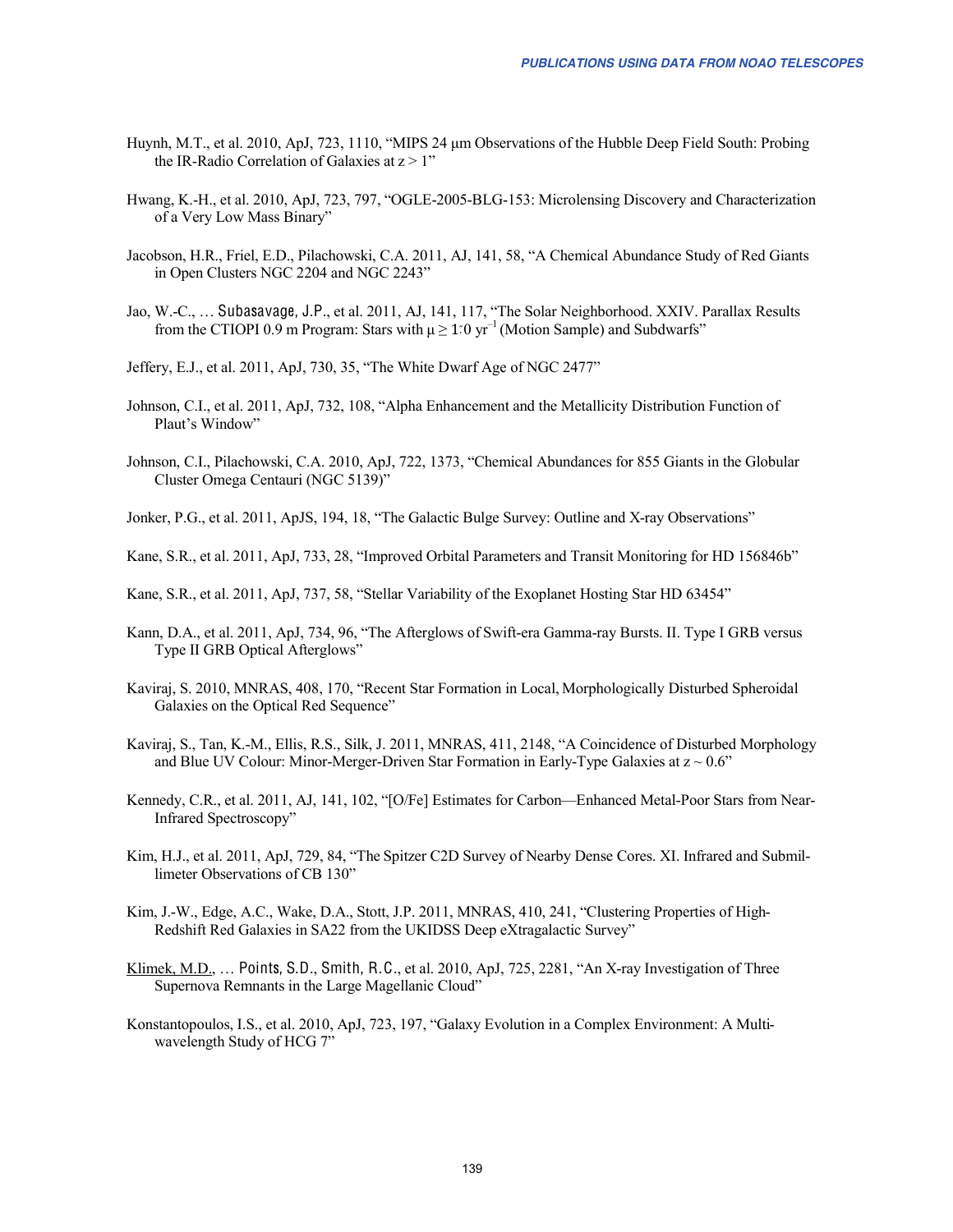Kovacevic, A.V., et al. 2011, MNRAS, 414, 860, "Planetary Nebulae towards the Galactic Bulge―I. [O III] Fluxes"

Krisciunas, K., et al. 2011, AJ, 142, 74, "The Most Slowly Declining Type Ia Supernova 2001ay"

- Külebi, B., et al. 2010, A&A, 524, A36, "Constraints on the Origin of the Massive, Hot, and Rapidly Rotating Magnetic White Dwarf RE J 0317-853 from an HST Parallax Measurement"
- Kumar, M.S.N., et al. 2011, A&A, 533, A137, "H2 Flows in the Corona Australis Cloud and Their Driving Sources"
- Kunder, A., … Walker, A., … de Propris, R., et al. 2011, AJ, 141, 15, "Period Change Similarities among the RR Lyrae Variables in Oosterhoff I and Oosterhoff II Globular Systems"
- Larsen, J.A., Cabanela, J.E., Humphreys, R.M. 2011, AJ, 141, 130, "Mapping the Asymmetric Thick Disk. II. Distance, Size, and Mass of the Hercules Thick Disk Cloud"
- Lebzelter, T., Wood, P.R. 2011, A&A, 529, A137, "Long Period Variables and Mass Loss in the Globular Clusters NGC 362 and NGC 2808"
- Lee, B.L., et al. 2011, ApJ, 728, 32, "MARVELS-1b: A Short-Period, Brown Dwarf Desert Candidate from the SDSS-III MARVELS Planet Search"
- Lee, J.C., et al. 2011, ApJS, 192, 6, "A GALEX Ultraviolet Imaging Survey of Galaxies in the Local Volume"
- Lee, J.C., et al. 2011, MNRAS, 414, 702, "Optical Spectral Classification of Southern Ultraluminous Infrared Galaxies"
- Li, Y., et al. 2010, ApJ, 725, 677, "Spitzer 70 μm Emission as a Star Formation Rate Indicator for Sub-galactic Regions"
- Loh, E.D., et al. 2011, ApJS, 194, 30, "A Survey of Molecular Hydrogen in the Crab Nebula"
- Looper, D.L., et al. 2010, AJ, 140, 1486, "A Widely Separated, Highly Occluded Companion to the Nearby Low-Mass T Tauri Star TWA 30"
- Lopez, L.A., et al. 2011, ApJ, 731, 91, "What Drives the Expansion of Giant HII Regions?: A Study of Stellar Feedback in 30 Doradus"
- Maiorano, E., et al. 2011, MNRAS, 416, 531, "Searching for Active Galactic Nuclei among Unidentified INTEGRAL Sources"
- Maitra, D., et al. 2011, IAU Symp. 275, eds. G.E. Romero, R.A. Sunyaev, T. Belloni (IAU), 82, "Jets at Lowest Mass Accretion Rates"
- Maksym, W.P., Ulmer, M.P., Eracleous, M. 2010, ApJ, 722, 1035, "A Tidal Disruption Flare in A1689 from an Archival X-ray Survey of Galaxy Clusters"
- Martinez-Garcia, E.E., Gonzalez-Lopezlira, R.A. 2011, ApJ, 734, 122, "The Relation between Dynamics and Star Formation in Barred Galaxies"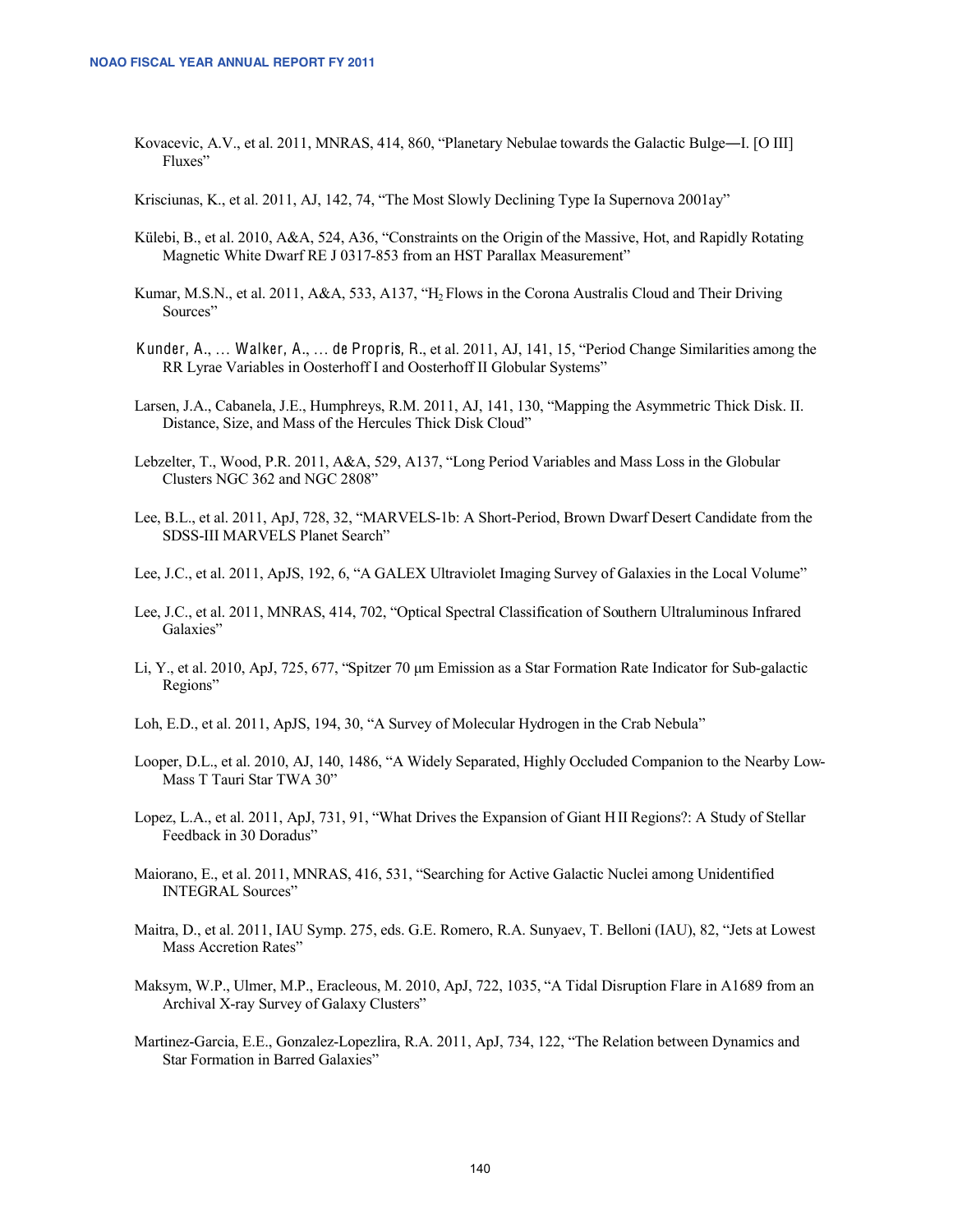- Mauerhan, J.C., Van Dyk, S.D., Morris, P.W. 2011, AJ, 142, 40, "Red Eyes on Wolf-Rayet Stars: 60 New Discoveries via Infrared Color Selection"
- Mauerhan, J.C., et al. 2010, ApJ, 725, 188, "Isolated Wolf-Rayet Stars and O Supergiants in the Galactic Center Region Identified via Paschen-α Excess"
- Meech, K.J., … Lauer, T.R., et al. 2011, Icarus, 213, 323, "Deep Impact, Stardust-NExT and the Behavior of Comet 9P/Tempel 1 from 1997 to 2010"
- Meiring, J.D., et al. 2011, MNRAS, 410, 2516, "SOAR Imaging of Sub-damped Lyman  $\alpha$  Systems at  $z < 1$ "
- Menanteau, F., et al. 2010, ApJ, 723, 1523, "The Atacama Cosmology Telescope: Physical Properties and Purity of a Galaxy Cluster Sample Selected via the Sunyaev-Zel'dovich Effect"
- Menanteau, F., et al. 2010, ApJS, 191, 340, "Southern Cosmology Survey. II. Massive Optically Selected Cluster from 70 Square Degrees on the Sunyaev-Zel'dovich Effect Common Survey Area"
- Mentuch, E., Abraham, R.G., Zibetti, S. 2010, ApJ, 725, 1971, "A Simple Connection between the Near- and Mid-Infrared Emission of Galaxies and Their Star Formation Rates"
- Metcalfe, R.S., et al. 2010, ApJ, 723, L213, "Discovery of a 1.6 Year Magnetic Activity Cycle in the Exoplanet Host Star ι Horologii"
- Miyake, N., et al. 2011, ApJ, 728, 120, "A Sub-Saturn Mass Planet, MOA-2009-BLG-319Lb"
- Moisés, A.P., … Blum, R.D., et al. 2011, MNRAS, 411, 705, "Spectrophotometric Distances to Galactic H II Regions"
- Moncelsi, L., et al. 2011, ApJ, 727, 83, "A Panchromatic Study of Blast Counterparts: Total Star Formation Rate, Morphology, Active Galactic Nucleus Fraction, and Stellar Mass"
- Moustakas, J., et al. 2010, ApJS, 190, 233, "Optical Spectroscopy and Nebular Oxygen Abundances of the Spitzer/SINGS Galaxies"
- Muñoz-Mateos, J.C., et al. 2011, ApJ, 731, 10, "Radial Distribution of Stars, Gas, and Dust in SINGS Galaxies. III. Modeling the Evolution of the Stellar Component in Galaxy Disks"
- Nidever, D.L., et al. 2011, ApJ, 733, L10, "Discovery of a Large Stellar Periphery Around the Small Magellanic Cloud"
- Norris, M.A., Kannappan, S.J. 2011, MNRAS, 414, 739, "The Ubiquity and Dual Nature of Ultra-compact Dwarfs"
- O'Dell, C.R., Ferland, G.J, Porter, R.L., van Hoof, P.A.M. 2011, ApJ, 733, 9, "Physical Conditions in Barnard's Loop, Components of the Orion-Eridanus Bubble, and Implications for the Warm Ionized Medium Component of the Interstellar Medium"
- O'Dell, C.R., Harris, J.A. 2010, AJ, 140, 985, "Spectrophotometry of the Huygens Region of the Orion Nebula, the Extended Orion Nebula, and M43: Scattered Light Systematically Distorts Conditions. Derived from Emission Lines"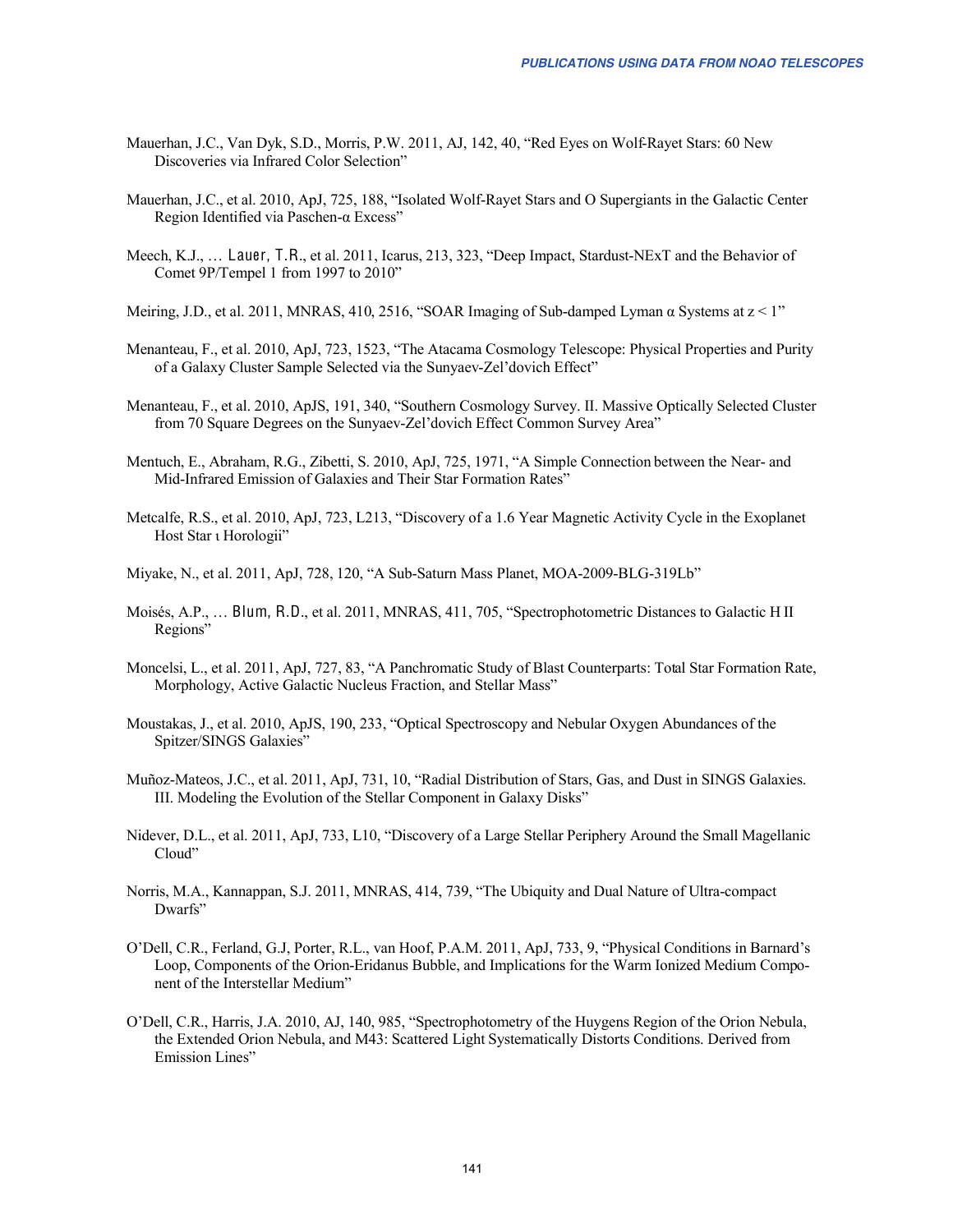- Olsen, K.A.G., … Blum, R.D., et al. 2011, ApJ, 737, 29, "A Population of Accreted Small Magellanic Cloud Stars in the Large Magellanic Cloud"
- Padilla, N., Christlein, D., Gawiser, E., Marchesini, D. 2011, A&A, 531, A142, "The Evolution of Early-Type Galaxies Selected by Their Spatial Clustering"

Padilla, N.D., et al. 2010, MNRAS, 409, 184, "Clustering and Descendants of MUSYC Galaxies at  $z < 1.5$ "

- Palma, M.I., et al. 2011, ApJ, 735, 60, "Multiwavelength Observations of the Gamma-ray Blazar PKS 0528+134 in Quiescence"
- Pancoast, A., et al. 2010, ApJ, 723, 530, "Star Formation and Dust Obscuration in the Tidally Distorted Galaxy NGC 2442"
- Pandey, G., Lambert, D.L. 2011, ApJ, 727, 122, "Neon and CNO Abundances for Extreme Helium Stars―A Non-LTE Analysis"
- Parker, Q.A., et al. 2011, MNRAS, 413, 1835, "PHR 1315: A Bipolar Planetary Nebula in the Compact Hyades-Age Open Cluster ESO 96-SC04"
- Pellegrini, E.W., Baldwin, J.A., Ferland, G.J. 2010, ApJS, 191, 160, "Structure and Feedback in 30 Doradus. I. Observations"
- Pellegrini, E.W., Baldwin, J.A., Ferland, G.J. 2011, ApJ, 738, 34, "Structure and Feedback in 30 Doradus. II. Structure and Chemical Abundances"
- Piatti, A.E. 2011, MNRAS, 416, L89, "New Candidate Intermediate-Age Star Clusters in the Small Magellanic Cloud"
- Piatti, A.E., Claria, J.J., Ahumada, A.V. 2010, MNRAS, 408, 1147, "First CCD UBVI Photometric Analysis of Four Moderately Young Open Clusters in the Third Galactic Quadrant"
- Piatti, A.E., Claria, J.J., Parisi, M.C., Ahumada, A.V. 2011, PASP, 123, 519, "First Estimates of the Fundamental Parameters of Three Large Magellanic Cloud Clusters"
- Poznanski, D., Ganeshalingam, M., Silverman, J.M., Filippenko, A.V. 2011, MNRAS, 415, L81, "Low-Resolution Sodium D Absorption Is a Bad Proxy for Extinction"
- Rabinowitz, D., et al. 2011, ApJ, 732, 51, "Discovery and Characterization of an Extremely Deep-Eclipsing Cataclysmic Variable: LSQ 172554.8-643839"
- Randall, S.W., et al. 2011, ApJ, 726, 86, "Shocks and Cavities from Multiple Outbursts in the Galaxy Group NGC 5813: A Window to Active Galactic Nucleus Feedback"
- Ratti, E.M., et al. 2010, MNRAS, 408, 1866, "Chandra Localization and Optical/Near-Infrared Follow-up of Galactic X-ray Sources"
- Rawls, M.L., et al. 2011, ApJ, 730, 25, "Refined Neutron Star Mass Determinations for Six Eclipsing X-ray Pulsar Binaries"

Rebull, L.M., … Sherry, W.H., et al. 2011, AJ, 142, 25, "New Young Star Candidates in CG4 and Sa 101"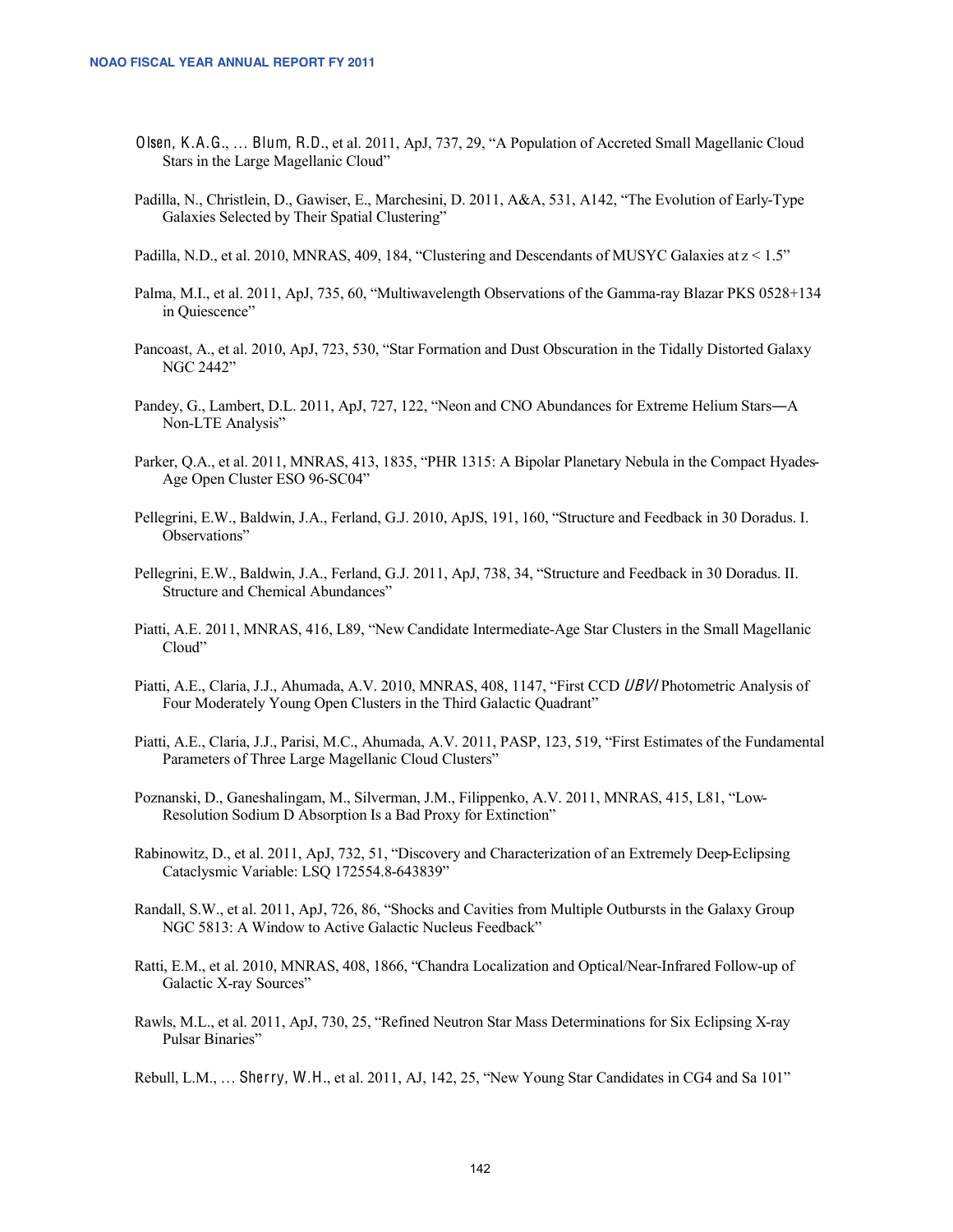- Rest, A., … Olsen, K., … Matheson, T., … Smith, R.C., … Walker, A.R., et al. 2011, ApJ, 729, 88, "Pushing the Boundaries of Conventional Core-Collapse Supernovae: The Extremely Energetic Supernova SN 2003ma"
- Rest, A., et al. 2011, ApJ, 732, 2, "On the Interpretation of Supernova Light Echo Profiles and Spectra"
- Ribeiro, T., Baptista, R. 2011, A&A, 526, A150, "Near-Infrared SOAR Photometric Observations of Post Common Envelope Binaries"
- Riffel, R., et al. 2011, MNRAS, 410, 2714, "Near-Infrared Integrated Spectra of Galactic Globular Clusters: Testing Simple Stellar Population Models"
- Rodriguez, D.R., Zuckerman, B., Melis, C., Song, I. 2011, ApJ, 732, L29, "The Ultra Cool Brown Dwarf Companion of WD 0806-66 1B: Age, Mass, and Formation Mechanism"
- Roh, D.-G., et al. 2011, ApJ, 733, L45, "Two Distinct Red Giant Branches in the Globular Cluster NGC 288"
- Rossetto, B.M., et al. 2011, AJ, 141, 185, "The Dark Energy Survey: Prospects for Resolved Stellar Populations"
- Rubin, R.H., et al. 2011, MNRAS, 410, 1320, "Spitzer Reveals What Is Behind Orion's Bar"
- Ruschel-Dutra, D., Riffel, R., Ducati, J.R., Pastoriza, M. 2011, PASP, 123, 1004, "The XDSpres CL-based Package for Reducing OSIRIS Cross-Dispersed Spectra"
- Rush, B.W., Wisniewski, J.P., Bjorkman, K. 2011, AJ, 142, 58, "Near-Contemporaneous Optical Spectroscopic and Infrared Photometric Observations of Candidate Herbig Ae/Be Stars in the Magellanic Clouds"
- Ryu, Y.-H., et al. 2010, ApJ, 723, 81, "OGLE-2009-BLG-092/MOA-2009-BLG-137: A Dramatic Repeating Event with the Second Perturbation Predicted by Real-Time Analysis"
- Sabby. J.A., Sandberg Lacy, C.H., Ibanoglu, C., Claret, A. 2011, AJ, 141, 195, "Absolute Properties of the Eccentric Eclipsing Binary Star FT Orionis"
- Saha, A., … Olsen, K., K nezek, P., Harris, J., Smith, C., … Rest, A., et al. 2010, AJ, 140, 1719, "First Results from the NOAO Survey of the Outer Limits of the Magellanic Clouds"
- Sayres, C., et al. 2010,  $17<sup>th</sup>$  European White Dwarf Workshop, eds. K. Werner and T. Raugh (AIP), 180, "Multi-Survey and Statistical Methods for Cool White Dwarf Discovery"
- Scandariato, G., Robberto, M., Pagano, I., Hillenbrand, L.A. 2011, A&A, 533, A38, "The Extinction Map of the OMC-1 Molecular Cloud Behind the Orion Nebula"
- Schaefer, B.E., et al. 2010, AJ, 140, 925, "Discovery of the Predicted 2010 Eruption and Pre-Eruption Light Curve for Recurrent Nova U Scorpii"
- Sehgal, N., et al. 2011, ApJ, 732, 44, "The Atacama Cosmology Telescope: Cosmology from Galaxy Clusters Detected via the Sunyaev-Zel'dovich Effect"
- Shih, I.C., Charles, P.A., Cornelisse, R. 2011, MNRAS, 412, 120, "Correlated Optical/X-ray Long-Term Variability in LMXB 4U 1636-536"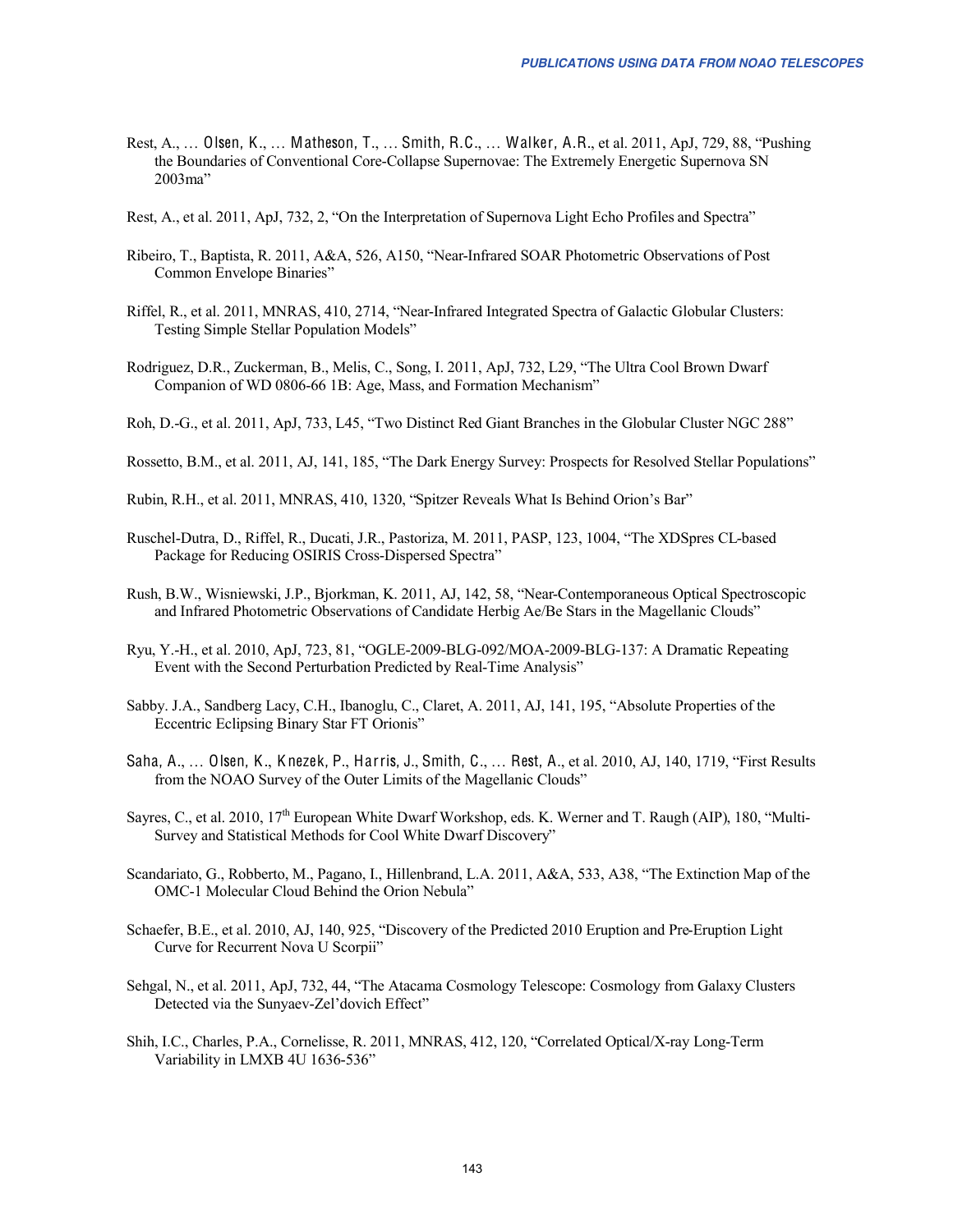Shin, I.-G., et al. 2011, ApJ, 735, 85, "OGLE-2005-BLG-018: Characterization of Full Physical and Orbital Parameters of a Gravitational Binary Lens"

Sinnott, B., et al. 2010, AJ, 140, 2101, "New *g'r'i'z'* Photometry of the NGC 5128 Globular Cluster System"

- Skemer, A.J., et al. 2011, ApJ, 732, 107, "Evidence Against an Edge-On Disk Around the Extrasolar Planet, 2MASS 1207 b and a New Thick-Cloud Explanation for Its Underluminosity"
- Skibba, R.A., et al. 2011, ApJ, 738, 89, "The Emission by Dust and Stars of Nearby Galaxies in the Herschel KINGFISH Survey"
- Skowron, J., et al. 2011, ApJ, 738, 87, "Binary Microlensing Event OGLE-2009-BLG-020 Gives Verifiable Mass, Distance, and Orbit Predictions"
- Stock, D.J., Barlow, M.J. 2010, MNRAS, 409, 1429, "A Search for Ejecta Nebulae Around Wolf-Rayet Stars Using the SHS  $H\alpha$  Survey"
- Stritzinger, M., et al. 2010, AJ, 140, 2036, "The Distance to NGC 1316 (Fornax A) from Observations of Four Type Ia Supernovae"
- Thomson, M.G., Chary, R.R. 2011, ApJ, 731, 72, "Spectral Energy Distribution of z ≳ 1 Type Ia Supernova Hosts in GOODS: Constraints on Evolutionary Delay and the Initial Mass Function"
- Thöne, C.C., et al. 2010, A&A, 523, A70, "Photometry and Spectroscopy of GRB 060526: A Detailed Study of the Afterglow and Host Galaxy of a  $z = 3.2$  Gamma-ray Burst"
- Tokovinin, A., … van der Bliek, N., et al. 2010, PASP, 122, 1483, "High-Resolution Imaging at the SOAR Telescope"
- Tokovinin, A. 2011, AJ, 141, 52, "Low-Mass Visual Companions to Nearby G-Dwarfs"
- Trakhtenbrot, B., Netzer, H., Lira, P., Shemmer, O. 2011, ApJ, 730, 7, "Black Hole Mass and Growth Rate at  $z \approx 4.8$ : A Short Episode of Fast Growth Followed by Short Duty Cycle Activity"
- Traulsen, I., et al. 2011, A&A, 529, A116, "XMM-Newton Observations of the X-ray Soft Polar QS Telescopii"
- Trilling, D.E., Fuentes, C.I., Holman, M.J. 2010, ApJ, 724, L22, "The Inclinations of Faint Trans-Neptunian Objects"
- Trippe, M.L., et al. 2010, ApJ, 725, 1749, "A Multi-Wavelength Study of the Nature of Type 1.8/1.9 Seyfert Galaxies"
- Troisi, F., … Walker, A., et al. 2011, PASP, 123, 879, "On a New Parameter to Estimate the Helium Content in Old Stellar Systems"
- Vanderlinde, K., et al. 2010, ApJ, 722, 1180, "Galaxy Clusters Selected with the Sunyaev-Zel'dovich Effect from 2008 South Pole Telescope Observations"
- van Oers, P., et al. 2010, MNRAS, 409, 763, "Is the Plateau State in GRS 1915+105 Equivalent to Canonical Hard States?"